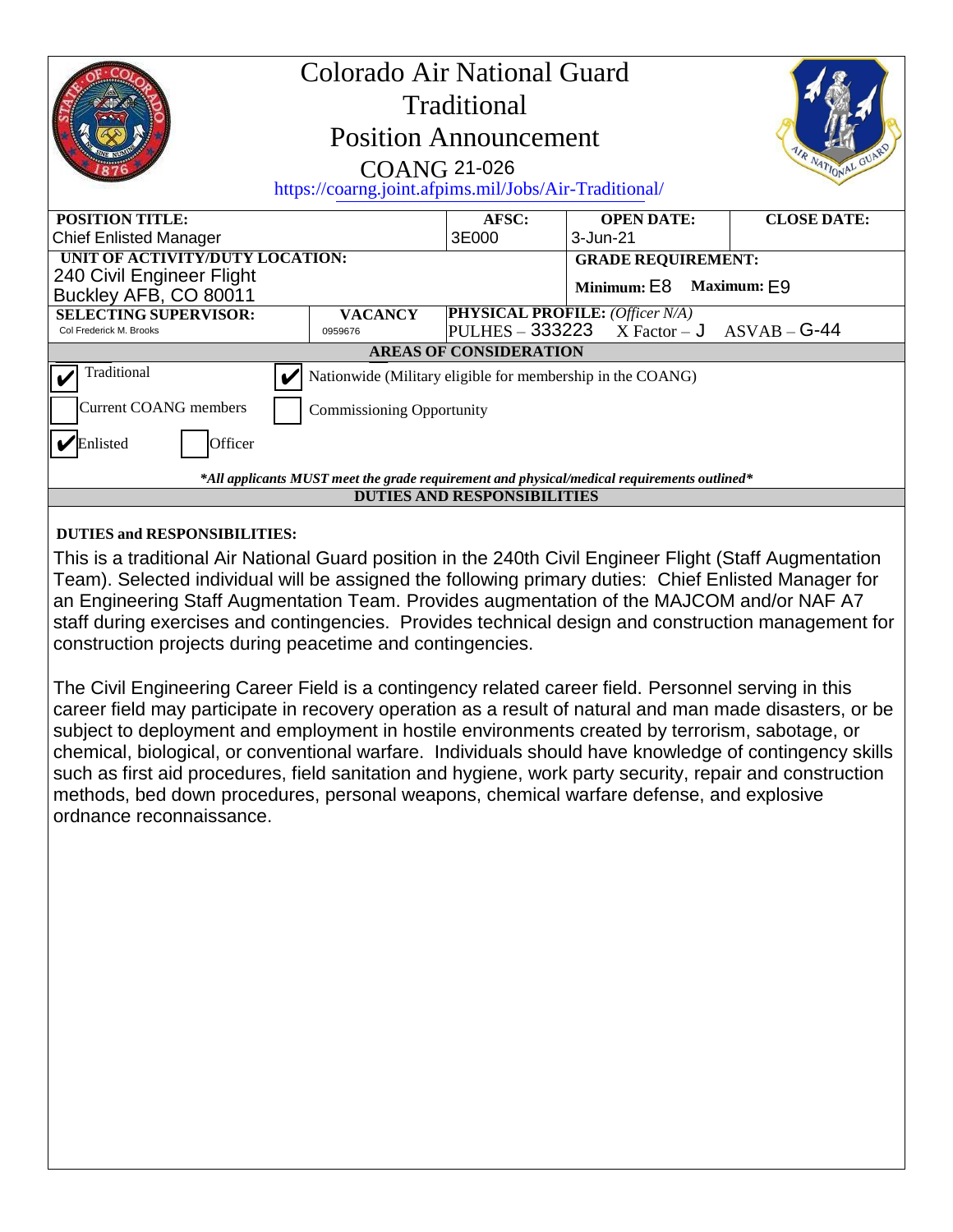### **SPECIALTY QUALIFICATIONS:**

This is NOT an entry-level position. Applicant must be fully qualified in either 3E090, 3E290, 3E490, 3E591 or 3E691 AFSC (9-level or above).

Applicants must have a demonstrated record of leadership, be of high moral character and integrity and posses excellent interpersonal and communication skills. The ability to attain and maintain a TOP SECRET security clearance will be a condition of continued employment.

### **APPLICATION PROCEDURES**

Interested applicants who meet the eligibility criteria listed in this announcement may apply by submitting the below listed documents to the location below**.** Complete applications must be received **no later than 2359 on or before the closing date**.

\*\*\*Selecting officials have the right to hold package review boards prior to in-person interviews\*\*\*

### **Incomplete packages will not be considered for the position vacancy**

1. Cover Letter identifying the position you are applying for.

2. Civilian or Military Resume.

3. CURRENT (w/in 90 days) Records Review RIP (available on vMPF via AF Portal).

4. CURRENT Points Credit Summary (available on vMPF via AF Portal).

5. CURRENT and PASSING Report of Individual Fitness (from Air Force Fitness Management Systems (AFFMS)

6. Additional requirements:

**Add any other documentation you want provided.**

# \*\***SUBMIT ELECTRONIC ONLY\*\***

### **QUESTIONS?**

If you have any questions on package submission you may contact 720-847-9023/DSN 847-9023 or email to the below email addresses. If you have any position related questions please contact the selecting supervisor.

## **E-MAIL APPLICATIONS TO MPS:** SUBMIT APPLICATIONS VIA **OR: AMRDEC SAFE: https://safe.apps.mil/**

michael.henderson.8@us.af.mil michael.henderson.8@us.af.mil

### **REMARKS**

Federal law prohibits the use of government postage for submission of applications.

### **THE COLORADO NATIONAL GUARD IS AN EQUAL OPPORTUNITY EMPLOYER**

All applicants will be protected under Title VI of the Civil Rights Act of 1964. Eligible applicants will be considered without regard to race, age, religion, marital status, national origin, political affiliation or any other non-merit factor. Due to restrictions in assignment to certain units and AFSC/MOS some positions may have gender

### restrictions.